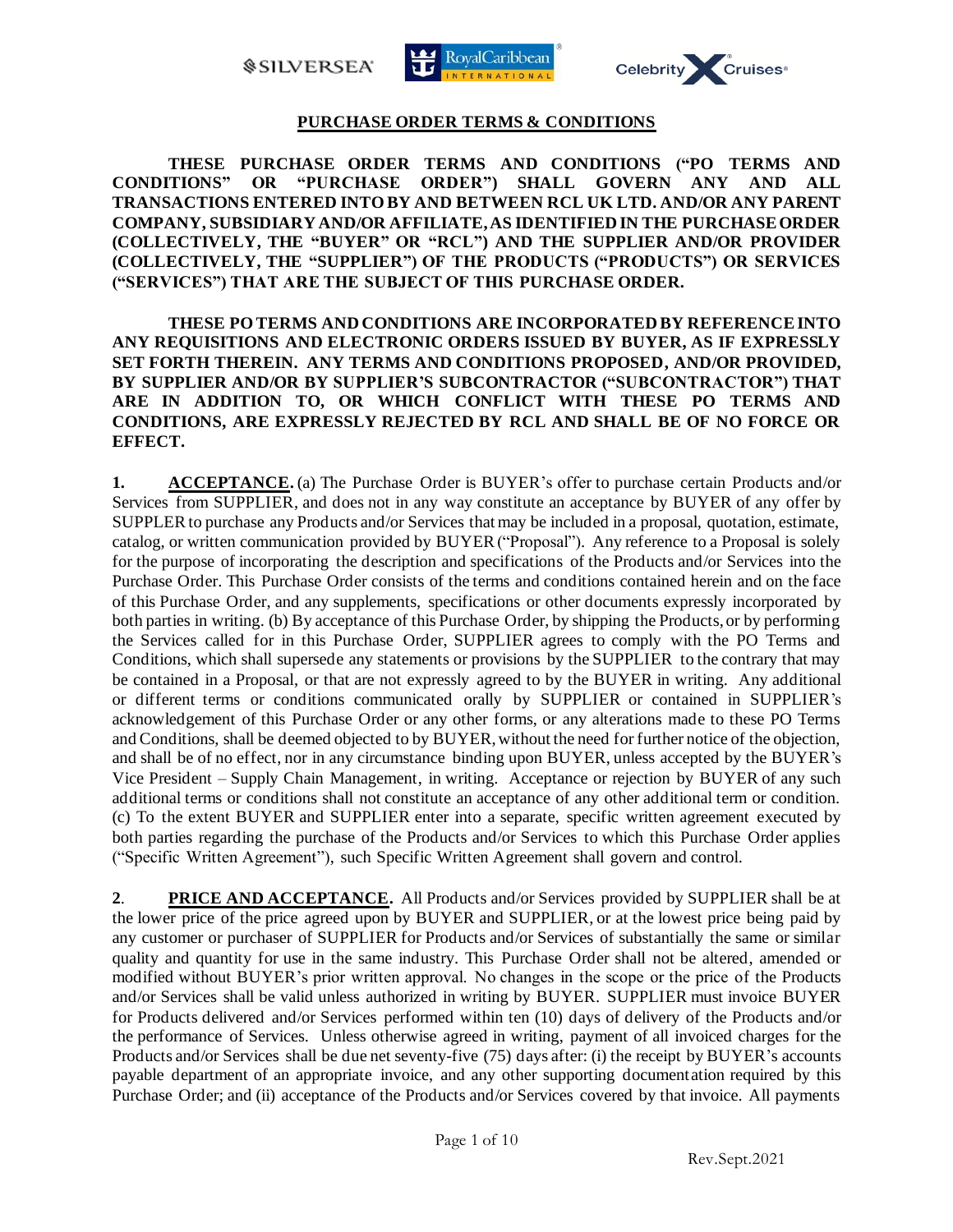*SILVERSEA* 





shall be made in U.S. dollars. BUYER has the right to refuse to honor any invoices submitted later than six (6) months after the delivery of the Products and/or performance of Services. BUYER reserves the right to deduct from any payment to SUPPLIER any amounts that SUPPLIER owes to BUYER. SUPPLIER shall submit a separate invoice on each Purchase Order, and each such invoice shall reference the applicable Purchase Order number. All invoices shall be mailed to the accounts payable address that is specified in the Purchase Order.

**3. TIME FOR PERFORMANCE AND DELIVERY SCHEDULE.** SUPPLIER agrees that time is of the essence to this Purchase Order, and agrees to complete and deliver in the quantities and at the time specified in schedule(s) furnished by BUYER. The SUPPLIER bears all risk of loss or damage to the Products up to, and until, the delivery to BUYER's premises or the site designated by BUYER. Title shall pass to BUYER upon delivery of the Products to BUYER's premises or the site designated by BUYER. Upon passing of title, BUYER shall be deemed to have accepted the Products subject to BUYER's right to inspect and reject any nonconforming Products. BUYER shall have no liability for (i) failure to accept; (ii) reshipment to SUPPLIER; and/or (iii) for payment for materials or items delivered to BUYER, which are in excess of quantities specified in the delivery schedule(s). BUYER may from time to time change delivery schedule(s) or direct temporary suspension of scheduled shipments.

**4. NONCONFORMING PRODUCTS.** Changes in the Products ordered shall not be accepted unless prior written authorization is given by BUYER to SUPPLIER. BUYER can refuse the Products supplied in excess of the quantities ordered or delivered earlier in respect to the convened terms, even if these Products have been received by BUYER. Partial deliveries are not allowed, except in case of prior written authorization by BUYER. Any costs related to the return or transportation of Products that are defective or non-conforming shall be debited from any amounts due to the SUPPLIER.

**5. INSPECTION AND ACCEPTANCE.** BUYER has the right to inspect and test all the Products and/or Services at all reasonable times and places, including the period of manufacture. If any inspection or test is made on SUPPLIER's or Subcontractor's premises, SUPPLIER or Subcontractor, without additional charge, shall provide all reasonable facilities and assistance for the safety and convenience of inspectors of BUYER. All technical and quality requirements of this Purchase Order shall apply to all Subcontractors. SUPPLIER shall include the provisions contained herein in any of SUPPLIER's contracts or orders with such Subcontractors. Such inspections and tests shall be performed in such a manner as not to unduly delay the work. All articles are subject to final inspection and acceptance at BUYER's premises or other specified place of delivery notwithstanding any payments or other prior inspections. Except as otherwise provided herein, SUPPLIER shall be responsible to correct, at its expense, all latent defects, which cannot be discovered by BUYER through reasonable inspection methods or time of use. Payment for all or any part of the Products and/or Services shall not constitute acceptance or waiver of any warranty. Inspection or failure to inspect at destination shall not affect any warranty.

**6. SUPPLIER REGISTRATION SYSTEM.** SUPPLIER shall register with BUYER's vendor management system, and in connection therewith, SUPPLIER may incur a nominal annual registration fee. BUYER, or the third-party supplier management system on BUYER's behalf, may collect the fee or the fee may be deducted from any invoice issued by SUPPLIER pursuant to, or any amount due SUPPLIER under this Purchase Order. The fee is non-refundable, and SUPPLIER shall not be reimbursed the fee, or any portion thereof, even if its business relationship with BUYER ceases, including termination by BUYER.

**7. REIMBURSEMENT OF COSTS AND EXPENSES.** SUPPLIER is responsible for its out-ofpocket costs and expenses incurred in connection with the delivery of the Products and/or the performance of the Services unless otherwise expressly approved in writing by BUYER. If BUYER approves the reimbursement, the approval shall be limited to costs and expenses reasonably incurred and subject to proper substantiation. These costs and expenses include reasonable out-of-town travel expenses, long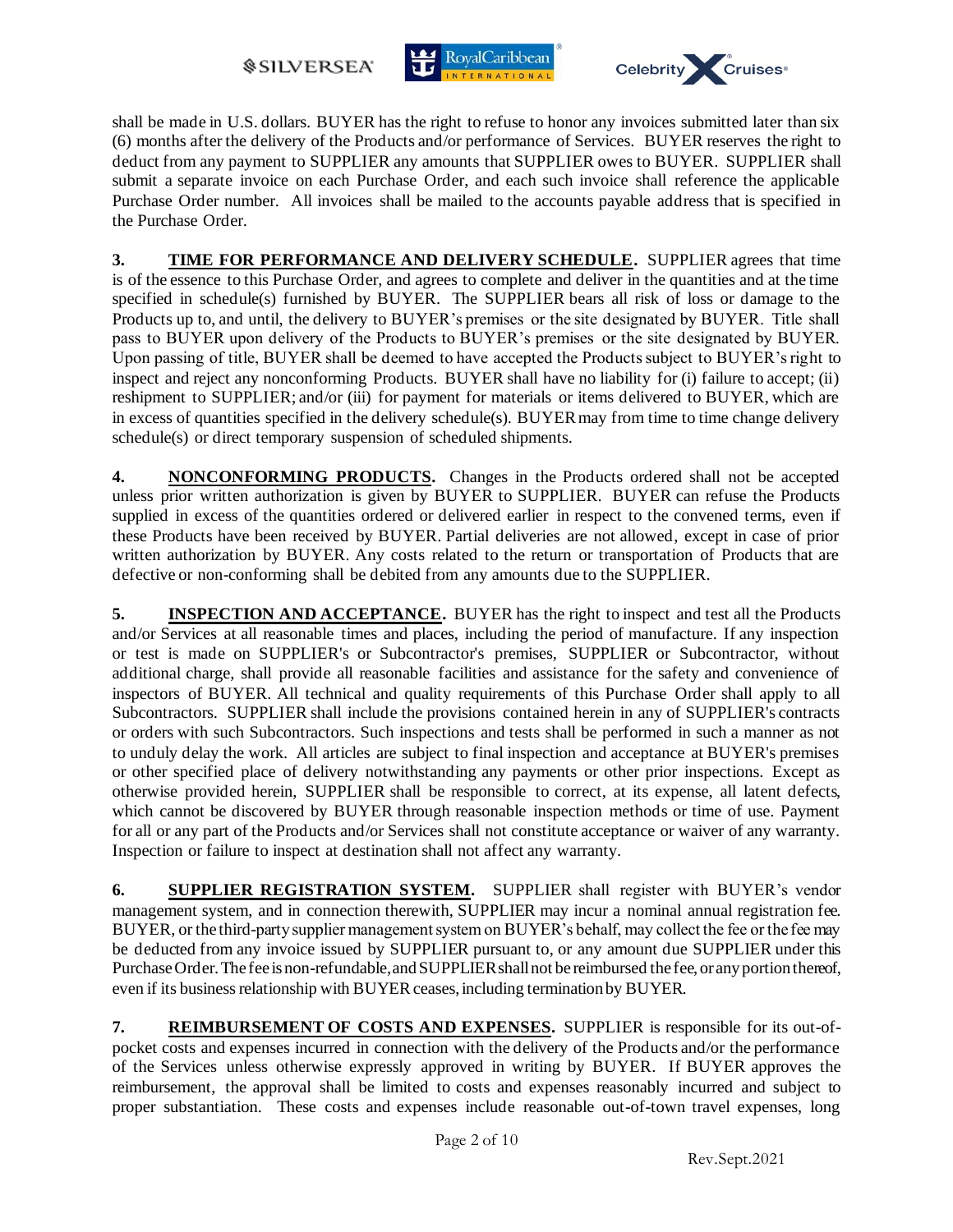



distance telephone calls and other related expenses, but shall not include normal daily working and commuting expenses. BUYER may require that SUPPLIER arrange travel through BUYER's travel coordinator, in which case BUYER shall pay for travel expenses directly.

**8. ONBOARD EXPENSES.** BUYER shall not be responsible for the repayment of any onboard expenses (including medical expenses), incurred by SUPPLIER or Subcontractor on behalf of SUPPLIER, unless the SUPPLIER has prior written approval from BUYER that said expenses shall be reimbursed. Any onboard expenses incurred by SUPPLIER or Subcontractor on behalf of SUPPLIER shall be fully covered by the SUPPLIER.

**9. WARRANTY.** SUPPLIER expressly represents and warrants to the BUYER and to any subsequent purchasers or users of the Products and/or Services supplied hereunder: (i) that the Products and/or Services supplied shall be fit for the specified purpose for which they are purchased by BUYER and shall be free from all defects, and in strict accordance with the plans or specifications set forth, or referred to, in this Purchase Order, and SUPPLIER agrees to replace or repair at SUPPLIER's cost and expense any Products or re-perform or correct any and all Services that are defective or non-conforming in BUYER's sole and absolute discretion; (ii) that said Products and/or Services and the sale or use of the Products and/or Services does not infringe directly or indirectly on any patent, copyright or trademark; (iii) that all amounts charged by SUPPLIER and payable pursuant to this Purchase Order are lawfully chargeable under, and shall not violate directly or indirectly the provisions of any present or future laws, decrees, regulations, rules or orders of any government authority which in any manner fix, limit, regulate or otherwise affect prices at which said items may be sold; (iv) that all Services performed hereunder shall be performed in a professional and workmanlike manner and in accordance with the highest standards, practices and codes of the industry applicable to such Services; (v) that all laws applicable to furnishing labor and material and the sales of the merchandise have been fully complied with; (vi) that said Products are new unless otherwise stipulated on the face of this Purchase Order; (vii) that SUPPLIER has good title to said Products free and clear of all liens and encumbrances and immediately following delivery of such Products to BUYER, BUYER shall have good and marketable title to all such Products, free and clear of all liens and encumbrances; (viii) that said Products and/or Services shall comply with all applicable foreign, state, federal and local laws, rules and regulations; and (ix) that SUPPLIER shall obtain and maintain all permits, licenses and governmental authorizations required or necessary to supply the Products and perform the Services requested hereunder. The representations and warranties set forth herein shall be in addition to any warranties otherwise provided by law.

**10. WAGES.** Any employee of SUPPLIER involved in performing Services for BUYER hereunder shall at all times be and remain the employee of SUPPLIER, and SUPPLIER shall be solely responsible for the payment of such employee's compensation, for deducting any required withholding taxes and other expenses associated with such employee's employment and for providing all employee benefits. BUYER shall not provide Workers' Compensation, health insurance, life insurance, retirement or any other benefits to any employee of SUPPLIER. SUPPLIER agrees to accept exclusive liability for the payroll taxes or contributions for unemployment insurance or old age pensions or annuities that are measured by the wages, salaries or other remuneration paid to SUPPLIER's employees, to reimburse BUYER for any of said taxes for contributions that by law BUYER may be required to pay, and to comply with all laws, orders and regulations respecting the assumption by SUPPLIER of liabilities of said taxes or contributions.

**11. TAXES.** SUPPLIER shall pay all taxes imposed against SUPPLIER or required to enable SUPPLIER to deliver the Products and/or perform the Services referenced in this Purchase Order. All taxes, except for applicable state and/or local sales and/or use taxes, shall be included in the price of the Products and/or Services. Any applicable state and/or local sales and/or use taxes due on the Products and/or Services are the duty of SUPPLIER to collect and shall be separately stated on all invoices as such.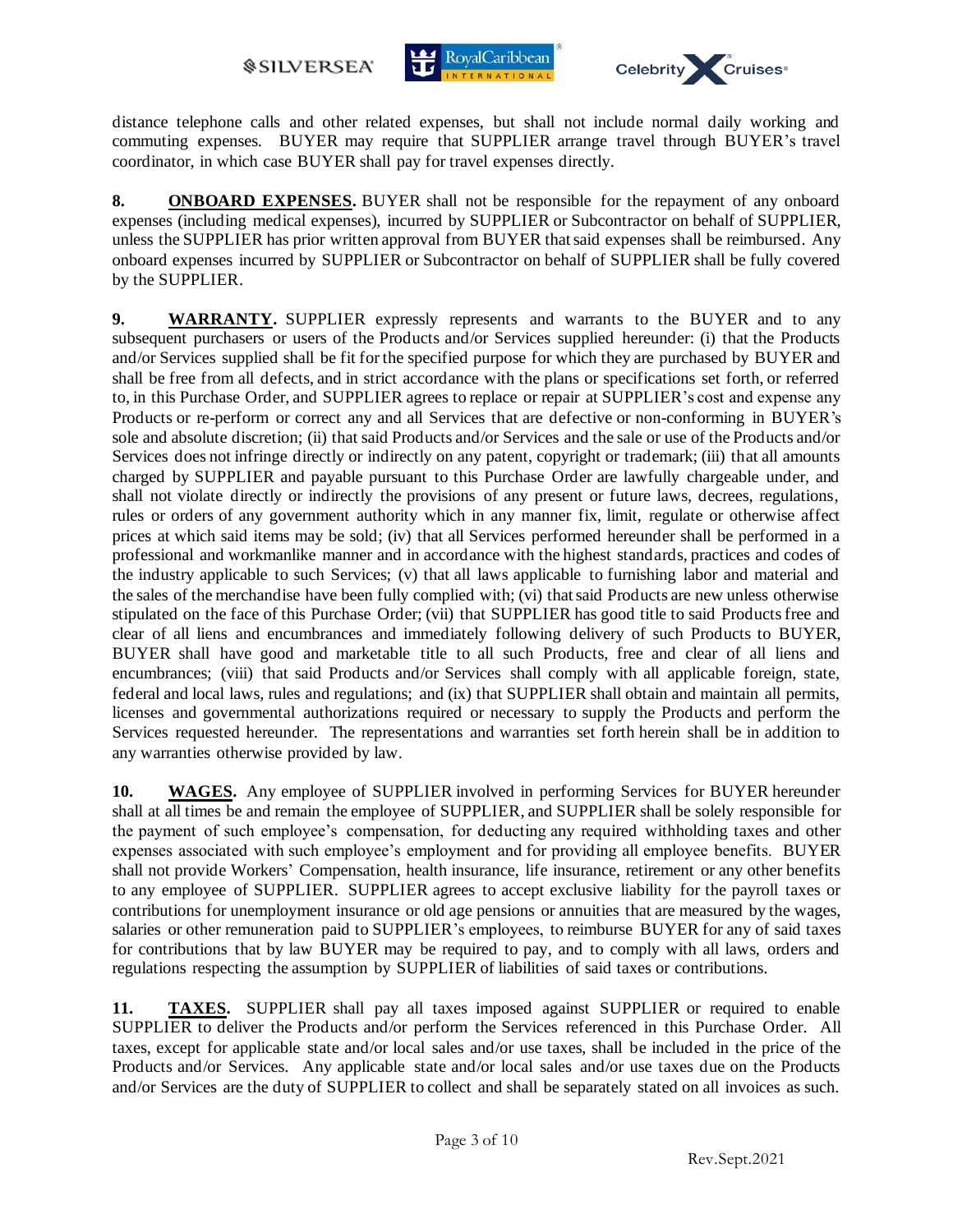



However, SUPPLIER shall not collect or include any sales and/or use taxes on Products and/or Services for which BUYER provides SUPPLIER with an exemption certificate.

**12. PROPRIETARY INFORMATION.** All specifications, drawings, designs, manufacturing data and other information transmitted to SUPPLIER by BUYER in connection with the performance of this Purchase Order are the property of the BUYER and are disclosed in confidence upon the condition that they are not to be reproduced or copied or used for furnishing information or equipment to others, or for any other purpose detrimental to the interest of BUYER.

**13. OWNERSHIP.** All work done performed by, and deliverables produced by SUPPLIER in the course of performing Services hereunder shall be deemed "work made for hire" and shall belong exclusively to BUYER. Without limitation of the foregoing, BUYER is and shall be the owner of all existing or prospective uses or applications, reports, manuals, materials, inventions, programs, processes, specifications, software, system designs and enhancements and their products and results created or worked upon by SUPPLIER, either alone or in conjunction with others, at any time in connection with providing Services hereunder (collectively, the "Inventions"). SUPPLIER shall promptly disclose to BUYER in writing all Inventions, and SUPPLIER hereby assigns and transfers to BUYER all of SUPPLIER's right, title and interest in and to any and all Inventions, whether or not patentable. If any deliverable contains materials previously developed or copyrighted and not originated or developed under this Purchase Order, SUPPLIER shall retain all rights to these materials; provided however, SUPPLIER agrees to grant and does hereby grant to BUYER a nonexclusive, world-wide, perpetual, royalty-free license to use and copy such materials, including the right to grant sublicenses and transfer the license(s) in the event of merger or buyout.

**14. CONFIDENTIALITY.** (a) All Confidential Information (as hereinafter defined) is the sole and exclusive property of BUYER, and SUPPLIER shall have no right, title or interest therein or claim to any profits therefrom. Confidential Information shall be disseminated only to those employees assigned to BUYER hereunder on a need-to-know basis, and SUPPLIER shall hold all Confidential Information in trust and confidence for BUYER. SUPPLIER shall not, during or at any time after termination of this Purchase Order, directly or indirectly, use for itself or another, or copy, sell, transfer, disclose or make available to any other person or entity, in any form or manner whatsoever, any Confidential Information except as such use or disclosure may be expressly permitted by the prior written consent of BUYER. SUPPLIER shall also observe the same obligations with respect to trade secrets and other confidential information of third parties obtained by SUPPLIER as a result of BUYER's business relationship with such third parties. (b) For purposes hereof, the term "Confidential Information" shall include all technical, commercial, and operational knowledge, data and information relating to BUYER or to third parties with whom BUYER has a business relationship, including: (i) all Inventions; (ii) information of a business nature, including without limitation information relating to cost, profits, losses, sales or customers; and (iii) any other confidential information to which SUPPLIERhas had access during the period of this Purchase Order. The obligations of confidentiality shall not apply to any information which (i) was previously known to SUPPLIER; (ii) is or becomes publicly available through no fault of the SUPPLIER; (iii) is disclosed to SUPPLIER through a third party which has no obligation of confidentiality to BUYER; or (iv) is independently developed by SUPPLIER outside the scope of this Purchase Order.

**15. FORCE MAJEURE**. No party shall be liable or responsible to the other party, nor be deemed to have defaulted under or breached the PO Terms and Conditions, for any failure or delay in fulfilling or performing any term of these PO Terms and Conditions, when and to the extent such party's (the "Impacted Party") failure or delay is caused by or results from the following force majeure events ("Force Majeure Event(s)"): (a) acts of God; (b) flood, fire, earthquake, other disasters or catastrophes, such as epidemics, or explosions; (c) war, invasion, hostilities (whether war is declared or not), terrorist threats or acts, riot or other civil unrest; (d) government order, law, or action; (e) embargoes or blockades in effect on or after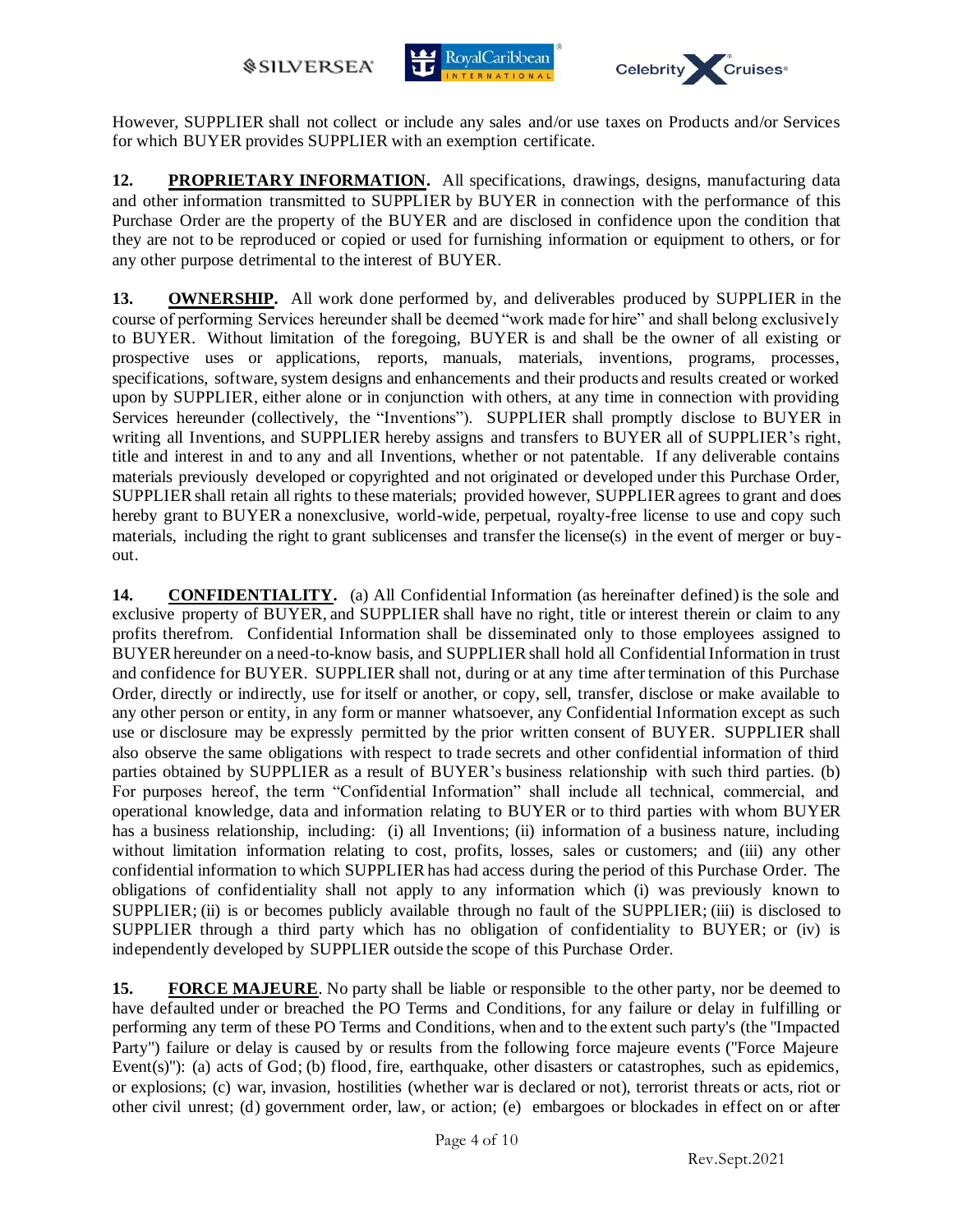



the date of Purchase Order; (f) national or regional emergency; (g) national strikes; (h) shortage of adequate power or transportation facilities; and (i) other similar events beyond the reasonable control of the Impacted Party. The Impacted Party shall give notice within fifteen (15) days of the Force Majeure Event to the other party, stating the period of time the occurrence is expected to continue. The Impacted Party shall use diligent efforts to end the failure or delay and ensure the effects of such Force Majeure Event are minimized. The Impacted Party shall resume the performance of its obligations as soon as reasonably practicable after the removal of the cause. In the event that the Impacted Party's failure or delay remains uncured for a period of ninety (90) days following written notice given by it under this Section 15, the other party may thereafter terminate this Purchase Order upon thirty (30) days' written notice.

**16. INDEMNITY.** SUPPLIER shall defend, indemnify, and hold BUYER, its subsidiaries, affiliates, brands, and related companies, and its and their owners, officers, directors, employees, agents, representatives, contractors, subcontractors, successors and permitted assigns ("Indemnified Party") harmless from and against any and all losses, damages, liabilities, deficiencies, claims, actions, judgments, settlements, interest, awards, penalties, fines, costs and expenses, including attorney's fees incurred by the Indemnified Party (collectively, the "Losses") relating to, or arising out of (i) SUPPLIER's and/or Subcontractor's performance of, or failure to perform, any of its obligations hereunder, including without limitation, the breach of any warranty; (ii) any product liability or other claim or action with respect to any of the Products and/or Services or any products produced from or containing the Products and/or Services, except to the extent such claim or action is a result of BUYER's gross negligence or willful misconduct; (iii) any claim that BUYER's use of the Products and/or Services infringes upon, or misappropriates the patent, copyright, trade secret, or other intellectual property of any third party; (iv) SUPPLIER's, Subcontractor's, the Products' and/or the Services' failure to comply with applicable laws; (v) any injury to or death of any person or damage or destruction of any property arising out of or in connection with performance of Services under this Purchase Order or any Products furnished under this Purchase Order; or (vi) SUPPLIER's and/or Subcontractor's negligent or wrongful acts or omissions. BUYER shall have the right, at its option, to participate at its own expense in the defense of any such suit without relieving SUPPLIER of any obligation hereunder. In no event shall BUYER be liable to SUPPLIER or Subcontractor for any consequential, special, indirect, incidental, exemplary or punitive damages, including but not limited to, lost profits or revenues, even if made aware of the possibility of such damages.

Insofar as SUPPLIER's indemnification obligations under this Purchase Order and without relieving any of such obligations, SUPPLIER shall promptly notify BUYER of any such claims, demands, or actions. BUYER reserves the right to participate at its own cost and expense in the defense of any such claims, demands, or actions. In the negotiation or settlement of any such claim, demand, or action, SUPPLIER shall not make or agree to make, any representations related to liability or apportioning of fault without prior consultation with and written consent of BUYER; any such representations shall be void. This Section 16 shall survive the termination of this Purchase Order and/or its fulfillment.

**17. INSURANCE.** In the event that SUPPLIER is furnishing Services to the BUYER pursuant to this Purchase Order, SUPPLIER shall maintain the following insurance coverage: (i) Workers' Compensation, P&I or Government Backed Coverage to cover liability under statutes of the state or country in which the work is performed, including liability for occupational diseases and Employer's Liability with minimum limits of \$1,000,000; (ii) USL & H (where applicable), Marine Employer's Liability (MEL) or P&I cover that includes worldwide jurisdiction, if the Services require SUPPLIER to board BUYER's vessels, with minimum limits of \$1,000,000; (iii) Comprehensive General Liability Insurance with minimum limits of \$1,000,000, combined single limit for bodily injury, death or property damage, which policy shall include completed operations coverage, independent contractors coverage and broad form property damage coverage; and (iv) Comprehensive Automobile Liability Insurance (if used in conjunction with this Purchase Order) covering owned, non-owned and hired automotive equipment with minimum limits of \$1,000,000, combined single limit for bodily injury, death or property damage. In the event that SUPPLIER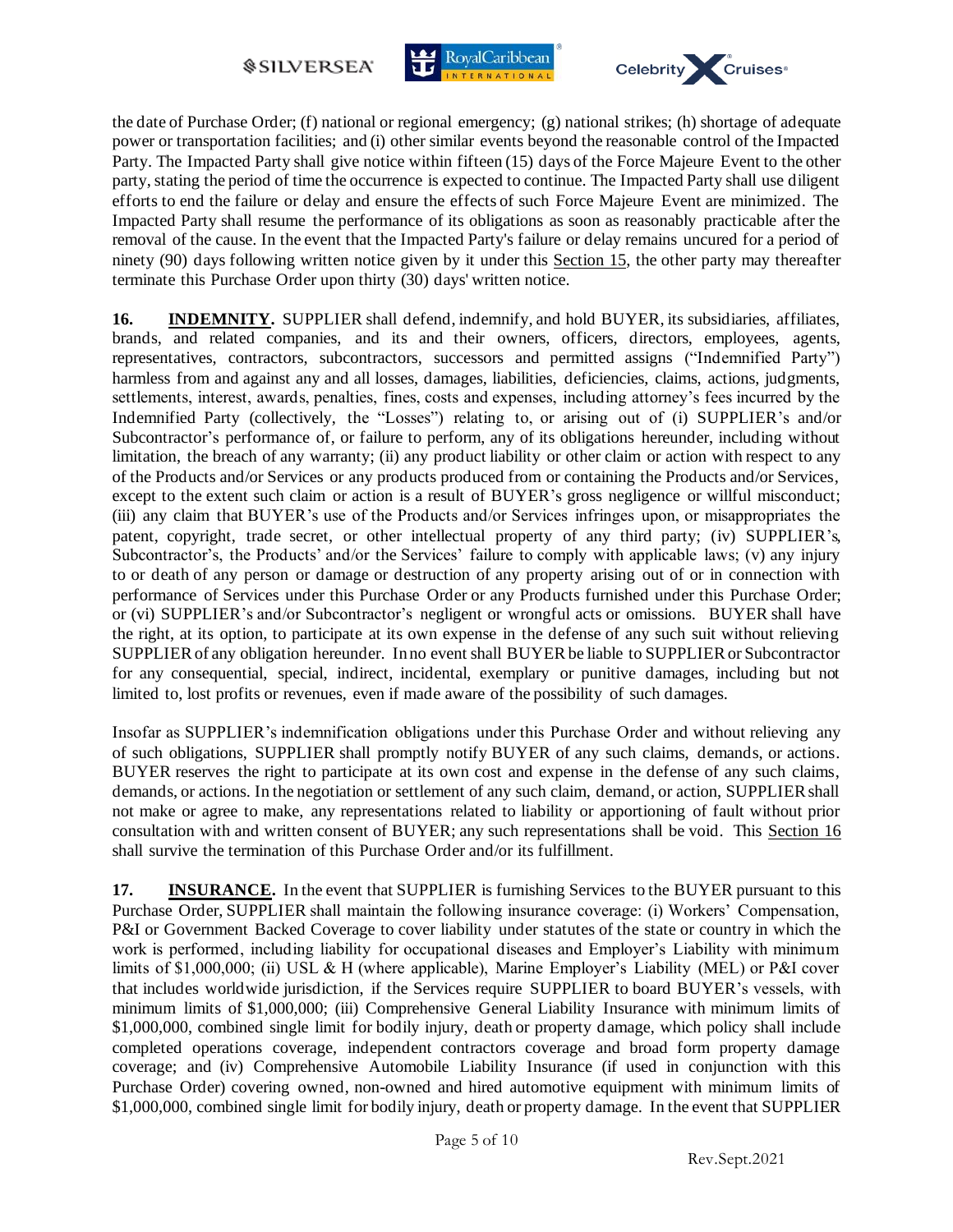



is providing Products to BUYER pursuant to this Purchase Order, SUPPLIER shall maintain Comprehensive General Liability Broad Form Insurance including products liability, with minimum limits of \$1,000,000.

A minimum AM Best's rating of A+, a Standard & Poor's rating of A, or a Moody's rating of A2 or better is required for all insurance carriers. Each such policy shall provide an endorsement for waiver of subrogation rights against BUYER, its subsidiaries and affiliated companies, and their employees, officers and agents. Each such policy shall provide that no cancellation or change in coverage adverse to BUYER shall be valid except upon at least thirty (30) days prior written notice to BUYER. SUPPLIER shall present BUYER with Certificates of Insurance evidencing the insurance coverage required herein, and with the exception of Workers' Compensation, name BUYER, its subsidiaries and affiliated companies, and their employees, officers and agents as Additional Named Insured (1) prior to commencing work, and (2) if requested, within ten (10) days of BUYER's request. If any work provided for or to be performed under this Purchase Order is subcontracted, SUPPLIER shall require its Subcontractors to maintain and furnish it with insurance equivalent to that which is required of SUPPLIER or alternatively SUPPLIER shall include its Subcontractors under its Comprehensive Liability Insurance and Workers' Compensation and Employers' Liability Insurance under the requirements set forth above. To the extent that any Subcontractor does not have the requisite insurance, SUPPLIER shall defend, indemnify, and hold the Indemnified Party harmless from and against any and all Losses that BUYER incurs arising out of, or relating to, Subcontractor's failure to procure insurance as required herein. Additionally, SUPPLIER shall defend, indemnify, and hold the Indemnified Party harmless from and against any and all Losses (including maintenance and cure, and unearned wages/sick pay and expenses related to the Maritime Labor Convention) that BUYER incurs for any SUPPLIER employee and/or Subcontractor working on behalf of SUPPLIER that is not otherwise covered by either SUPPLIER or the Subcontractor's insurance.

**18. CANCELLATION.** BUYER shall have, and SUPPLIER hereby grants to BUYER, the option to cancel, by oral or written notice, any unshipped Products or, in the event that the work provided for in this Purchase Order includes the furnishing of Services to BUYER, any unperformed Services, whereupon SUPPLIER shall cease all performance hereunder except as otherwise directed by BUYER, and if SUPPLIER is not in default, BUYER shall pay to SUPPLIER the agreed unit prices for Products delivered and/or for Services as have been performed.

**19. TERMINATION AND DEFAULT.** Upon the occurrence of a default, BUYER may terminate this Purchase Order upon oral or written notice without prejudice to any other rights or remedies it may have in law or equity. The term "default" as used herein means the occurrence of any of the following events: (i) the failure of SUPPLIER to punctually and properly perform any covenants, agreements or conditions contained herein or the breach of any warranty contained herein; (ii) the insolvency of SUPPLIER; (iii) the appointment of a receiver of SUPPLIER; (iv) the adjudication of the SUPPLIER as bankrupt; (v) the filing by way of petition or otherwise, or answer of any petition or other pleadings seeking adjudication of SUPPLIER as bankrupt, or an adjustment of SUPPLIER's debts, or any other relief under any bankruptcy, reorganization, debtor's or insolvency laws now or hereafter existing; or (vi) the reasonable belief by BUYER that the prospect of performance by SUPPLIER or any of SUPPLIER's covenants, agreements and other duties hereunder is impaired. In the event of such termination, BUYER shall be relieved of all further obligations hereunder, and SUPPLIER shall defend, indemnify, and hold the Indemnified Party harmless from and against any and Losses incurred by BUYER in completing, or procuring the completion of performance in excess of the purchase price specified in this Purchase Order.

**20. ASSIGNMENT & SUBCONTRACTING.** SUPPLIER shall not delegate, subcontract, assign, or otherwise transfer (collectively, "Transfer"), in whole or in part, including by corporate action or operation of law, any of its rights, remedies, duties, and/or obligations under or created by this Purchase Order to any individual or entity (including a Subcontractor) not a party to this Purchase Order (collectively,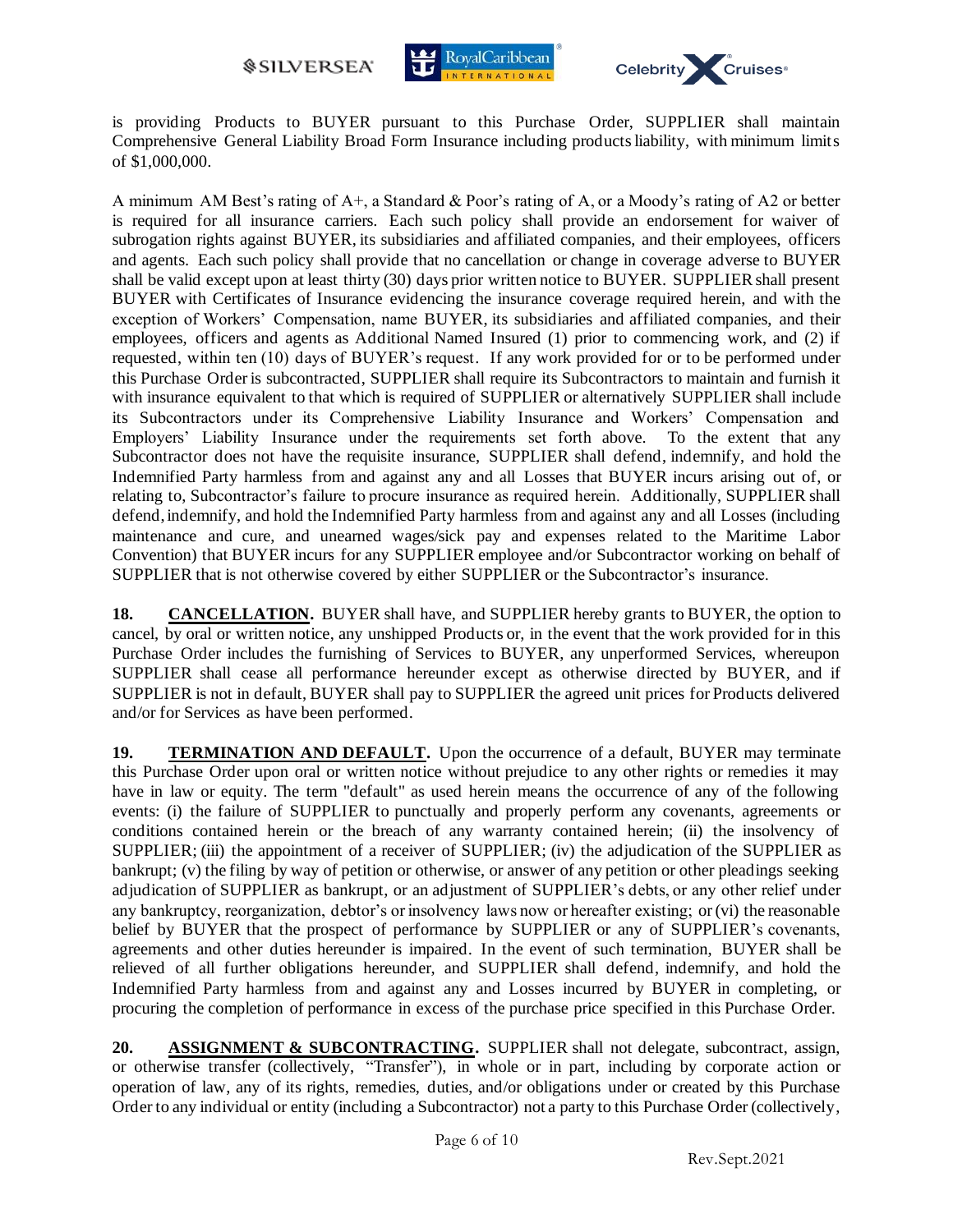



"Third Party") without the prior written consent of BUYER. Written consent and/or Transfer pursuant to this Section 20 shall not be deemed to create any contractual or agency relationship between BUYER and any Third Party. SUPPLIER shall be fully liable for, and shall defend, indemnify, and hold the Indemnified Party harmless from, and against, any claims, demands, and/or legal action incident to the Transfer and the Third Party relationship, including, but not limited to, payment.

Any purported Transfer by SUPPLIER in violation of this Section 20 shall be null and void. Notwithstanding consent pursuant to this Section 20, SUPPLIER shall remain fully liable for the performance of all obligations under this Purchase Order and BUYER explicitly retains all rights and remedies related thereto. BUYER may Transfer this Purchase Order, in whole or in part, to any of its affiliates, subsidiaries, or to any purchaser of substantially all of its assets without consent of SUPPLIER.

21. **RECORD KEEPING.** SUPPLIER shall maintain all invoices and records related to transactions covered by this Purchase Order for at least two (2) years from the date of final fulfillment of the Purchase Order, or expiration or termination of the Purchase Order and BUYER shall have the right to audit such invoices and records up to three (3) times a year.

**22. GOVERNING LAW AND JURISDICTION.** This Purchase Order shall be governed by and construed in accordance with the law of England and Wales, without regard to conflict of laws provisions. The parties expressly agree that The United Nations Convention on Contracts for the International Sale of Products does not apply to this Purchase Order. The SUPPLIER hereby submits to the jurisdiction of the English courts with respect to any action or proceeding arising out of this Purchase Order waiving any venue or other objection which it may have to any such action or proceeding being brought in the English courts.

**23. THIRD PARTY RIGHTS**. This Purchase Order sets out the terms for the supply of Products and/or Services between the BUYER and the SUPPLIER. It is not intended that any other party other than the BUYER and SUPPLIER shall have any rights of enforcement in connection with this Purchase Order. As such, the

**24. WAIVER OF LIENS.** SUPPLIER confirms that its entry into this Purchase Order is based solely upon the credit of BUYER and not based upon the credit on any of the vessels owned or operated by BUYER, its subsidiaries, affiliates and/or brands. SUPPLIER expressly waives any right to a maritime lien, and agrees that it, its parent, subsidiaries, affiliates, and related companies, and the owners, officers, directors, employees, agents and subcontractors thereof, shall neither assert, prosecute, or execute a maritime lien on, initiate or pursue any actions *in rem* against, or otherwise encumber or take action that may affect title to (collectively, "encumbrance"), any vessel owned or operated by BUYER, its subsidiaries, affiliates, and/or brands for any matter arising from, related to, or in connection with this Purchase Order or from employment on the any such vessel, including under the Jones Act, and expressly waives any lien it might otherwise have had on any such vessel.

SUPPLIER agrees to obtain the same waiver of lien, and express waiver of reliance on the credit of any vessel set forth in the first paragraph of this Section 24 from any subcontractor, or supplier used by SUPPLIER to perform its obligations arising from, related to, or in connection with this Purchase Order.

SUPPLIER agrees to immediately remove any lien or encumbrance, or remedy any lien or encumbrance attempted or attempting to be asserted or prosecuted, including by Subcontractors, contrary to this Section 24. SUPPLIER shall immediately secure the release of any vessel from any arrest, attachment, or seizure that may arise in conjunction with any such liens waived or prohibited by this Section 24. SUPPLIER further agrees to defend, indemnify, and hold the Indemnified Party harmless from and against any and all claims asserted by the holder or holders or purported holders of such liens and Losses incurred by BUYER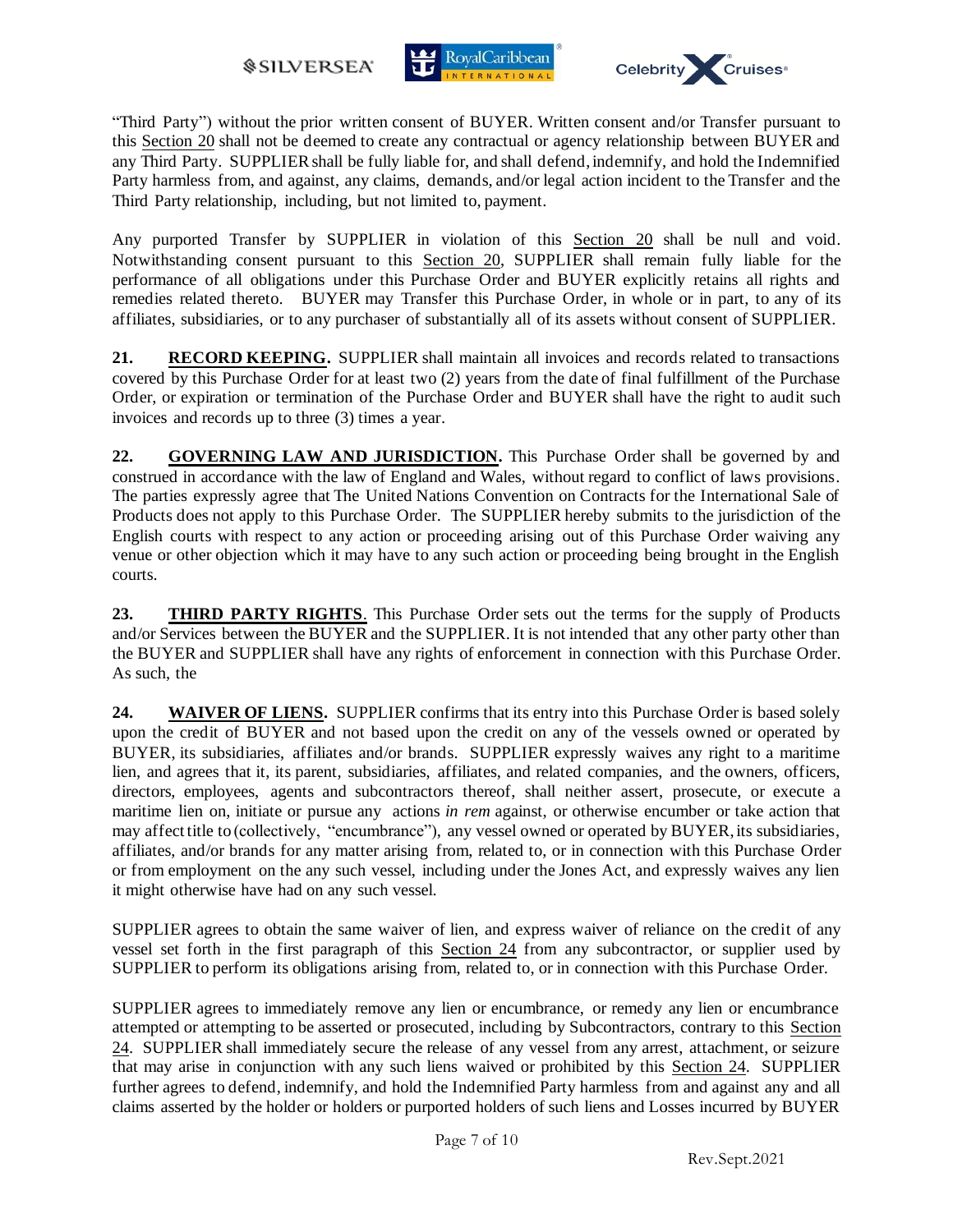



related thereto. SUPPLIER further agrees to pay any and all legal fees and other legal costs that may be incurred by the Indemnified Party in securing the release of a vessel and/or in defending any such claim. This Section 24 shall survive expiration or termination of this Purchase Order.

**25. WAIVER; CONSTRUCTION.** Neither this Purchase Order, nor these PO Terms and Conditions, nor any ambiguity found therein or herein shall be construed against a party merely because such party drafted the Purchase Order or these PO Terms and Conditions. Failure by a party to exercise any rights it may have under this Purchase Order on one or more occasions shall not waive its rights to exercise the same on another occasion. All waivers must be in writing to be effective.

**26. SEVERABILTY.** If any provision of these PO Terms and Conditions shall be determined by a court of competent jurisdiction to be invalid, illegal, or in any manner unenforceable, such determination shall not affect or impair the validity, legality, or enforceability of the remaining provisions.

**27. INDEPENDENT CONTRACTOR.** The relationship between SUPPLIER and BUYER is that of independent contractors. The parties further agree, as a material part of this Purchase Order, that nothing contained in this Purchase Order shall be construed as creating an agency, partnership, franchise, business opportunity, joint venture, or other form of joint enterprise, employment or fiduciary relationship between the parties. Except as may be expressly provided in writing by the parties, neither party shall have the authority to contract for or bind the other party in any manner whatsoever.

**28. ADA COMPLIANCE.** BUYER is subject to the requirements of the U.S. Department of Transportation Final Rule 'Transportation for Individuals with Disabilities: Passenger Vessels', 49 Code of Federal Register Part 39 (the "ADA Rule"). The ADA Rule is intended to ensure nondiscrimination of guests by passenger cruise lines on the basis of disability in accordance with the Americans with Disabilities Act. Under the terms of the ADA Rule, BUYER must ensure that any contractor or other person that provides Services to BUYER's passengers or whose Services affect BUYER's passengers meets the applicable requirements of the ADA Rule to the same extent as if BUYER was providing the Service itself. Accordingly, to the extent that SUPPLIER provides Services to BUYER's passengers or whose Services affects BUYER's passengers, SUPPLIER hereby expressly represents that it is familiar with the requirements of the ADA Rule as they apply to its Services and hereby covenants and agrees that (i) it shall comply with all applicable provisions of the ADA Rule when providing Services to BUYER's guests or providing Services that affect BUYER's guests or when performing Services on behalf of guests or prospective guests of BUYER; and (ii) it shall implement any directives issued by those persons BUYER designates as its experts in compliance with the requirements of the ADA Rule who are tasked with the authority to resolve guest complaints (the 'Complaints Resolution Officials'). Failure by SUPPLIER to comply with the foregoing shall constitute a material breach by SUPPLIER of this Purchase Order, and SUPPLIER shall defend, indemnify, and hold the Indemnified Party harmless from and against any and all Losses incurred by BUYER as a result of such noncompliance.

**29. FAIR LABOR PRACTICES.** BUYER is committed to ensuring that its workers and employees and those of the SUPPLIER and any Subcontractor shall be treated with dignity and respect, and in accordance with fundamental fair labor principles as recognized by the International Labor Organization core conventions on Labor Rights. Accordingly, SUPPLIER agrees that it: (i) shall not use forced labor, whether in the form of prison labor, indentured labor, bonded labor or otherwise; (ii) shall not use any child labor; (iii) shall treat its employees with respect and dignity and shall not subject them to any physical, sexual, psychological or verbal harassment or abuse; (iv) shall not discriminate in respect of employment and occupation and shall be committed to attracting and developing a diverse, motivated and dedicated workforce without regard to race, color, age, religion, gender, sexual orientation and disability; (v) shall provide its employees safe and healthy working environment with opportunities to express their opinions without fear of retaliation; (vi) shall recognize and respect the right of its employees to freedom of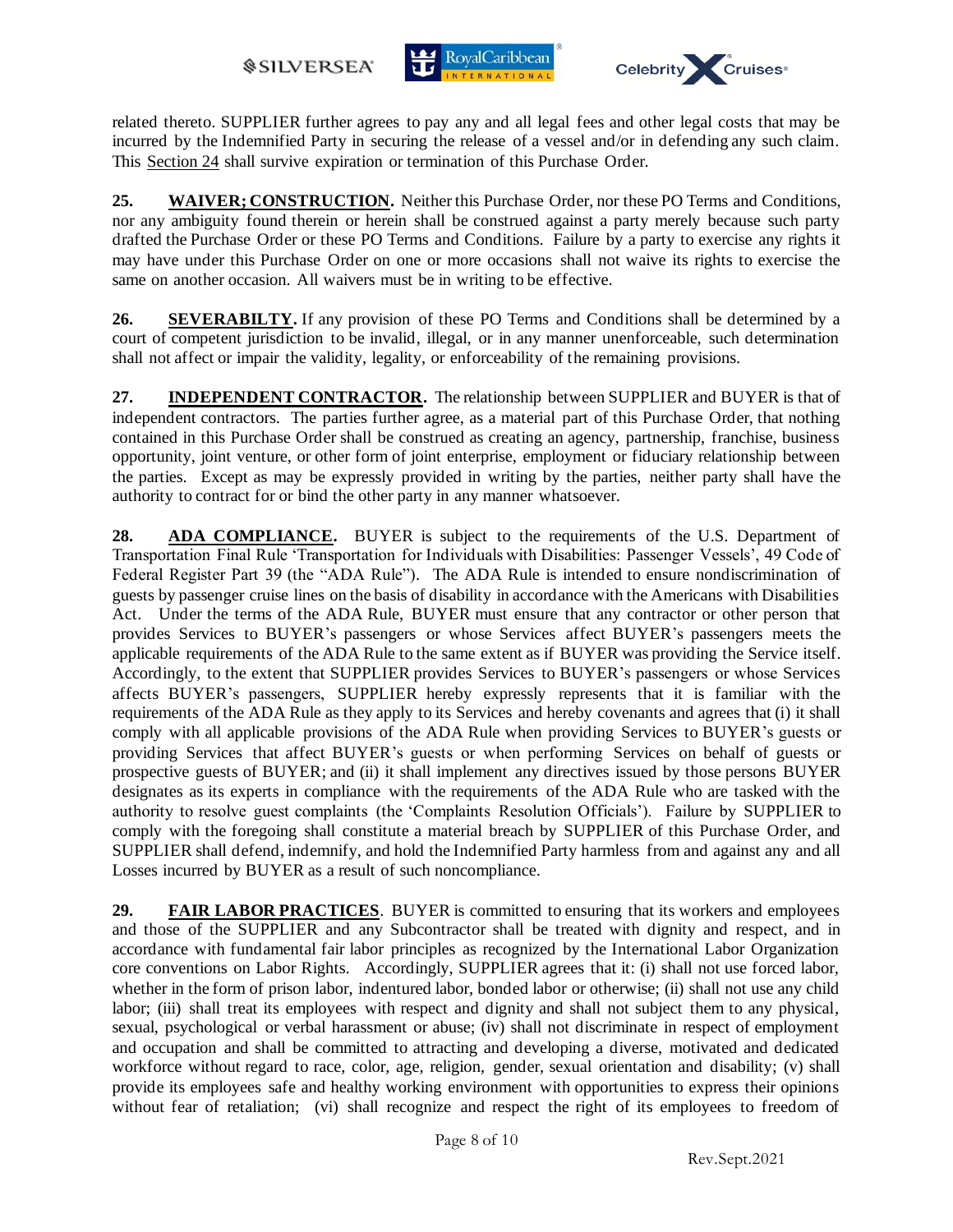



association and collective bargaining; (vii) shall guarantee that its employees receive fair compensation and benefits in accordance with applicable law and/or union negotiated agreements; and (viii) shall not require its employees to work more than legally permitted limits.

**30. ENVIRONMENTAL PROTECTION.** BUYER is concerned about the quality of the ocean and has established the *Save the Waves* program. BUYER requires the use of packing materials not made of plastic; provided, however, that PET plastic that can be incinerated without producing toxic fumes shall be acceptable. Any Environmental Impact Notices related to the Products or packaging of the Products must be provided to BUYER simultaneous with SUPPLIER's execution of this Purchase Order.

**31. PRODUCT BULLETINS AND NOTIFICATIONS**. SUPPLIER shall send all product bulletins, notifications, recall notices or any correspondence related to the Products to serviceletters@rccl.com immediately upon issuance.

## **32. COMPLIANCE WITH LAWS**

SUPPLIER represents and warrants to BUYER that:

- (a) it is in compliance and shall remain in compliance with all laws and regulations applicable to the procurement and provision of the Products and/or Services subject of this Purchase Order;
- (b) it (i) is in compliance with and shall remain in compliance with all anti-corruption laws applicable to its business operations and the procurement and provision of the Products and/or Services subject of this Purchase Order; (ii) has not and shall not offer, promise, give or authorize the payment of anything of value (e.g. cash or cash equivalents, gifts, travel and entertainment, stock, offers of employment, etc.), directly or indirectly, to any Government Official with the intention of inducing him or her to engage in improper or unlawful conduct or to secure an improper business advantage; (iii) has not and shall not make facilitation payments or "grease payments" to Government Officials or others in a position of authority to expedite routine non-discretionary government or lawful actions (e.g. processing permits, visas and licenses, scheduling inspections, clearing customs, etc.); and (iv) has not and shall not offer, promise, give, request, receive or accept anything of value, directly or indirectly, to or from any person for the purpose of influencing, inducing or rewarding the improper performance of an act or decision.

For purposes of this provision, "Government Official" means any (i) officer or employee of government, department, agency, or instrumentality of a government (government-controlled enterprise); (ii) officer or employee of a public international organization; (iii) political party or party official; (iv) candidate for political office; or (v) other person acting in an official capacity.

(c) it: (i) is in compliance and shall remain in compliance with Economic Sanctions applicable to the procurement and provision of the Products and/or Services subject of this Purchase Order; and (ii) it shall not present business to BUYER, or otherwise provide Services or engage in transactions on BUYER's behalf that (a) involve persons, countries or dealings targeted by Economic Sanctions, or (b) cause BUYER to be in violation of Economic Sanctions.

For purposes of this provision, "Economic Sanctions" means (i) prohibitions and asset-blocking requirements implemented pursuant to the United States Trading with the Enemy Act, the U.S. International Emergency Economic Powers Act, and related executive orders and regulations, including prohibitions against commercial and financial transactions with Cuba, Iran, North Korea and Syria and with any individual, group, entity, or property named on the U.S. Department of the Treasury's Office of Foreign Assets Control List of Specially Designated Nationals and Blocked